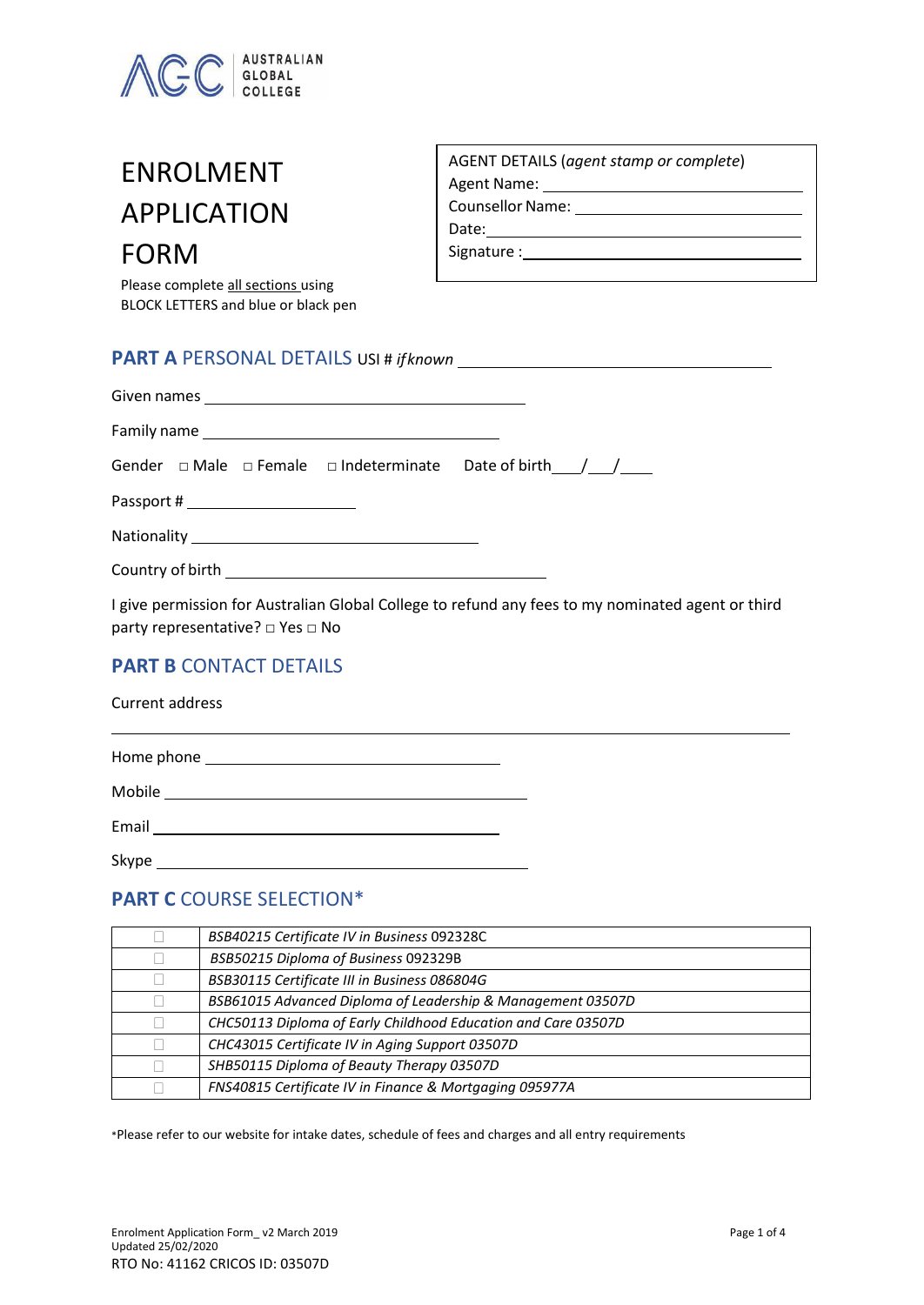

# **PART D EXTRA REQUESTS**

Have you arranged health cover for the duration of your stay in Australia?  $\Box$  Yes  $\Box$  No

If Yes;

| Type of cover | Name of insurer | <b>Duration</b> | Membership No. |  |
|---------------|-----------------|-----------------|----------------|--|
|               |                 |                 |                |  |

Do you require Australian Global College to arrange your Overseas Student Health Cover?  $\Box$  Yes  $\Box$  No

If yes, policy type: □ Single □ Family

Do you wish to apply for credit transfer or RPL? □ Yes □ No

If yes, contact Australian Global College for an Application Form

You are required to supply your own laptop/computer, tablet compatible with Australian power and with Microsoft Office 365

## **PART E** ADMISSION ELIGIBILITY

What evidence of upper-intermediate English language proficiency are you able to provide?

□ IELTS or equivalent test □ Australian Certificate/Diploma □ Native speaker □ Australian Global College English Placement Test □ ELICOS □ Other

What is the highest level of education you attained?

Qualification

Institution

Country **Year of completion** 

Have you studied in Australia before? □ Yes □ No

If yes, how long have you been inAustralia?

|              | $\Box$ Australian Certificate $\Box$ Australian Diploma/Advanced Diploma $\Box$ ELICOS $\Box$ Bachelor/Master |  |
|--------------|---------------------------------------------------------------------------------------------------------------|--|
| $\Box$ Other |                                                                                                               |  |

#### **PART F** SPECIAL NEEDS

Do you have a disability, impairment or long-term medical condition that may affect your studies? □ Yes □ No

If yes, please provide details so we know how we might be able to best support you: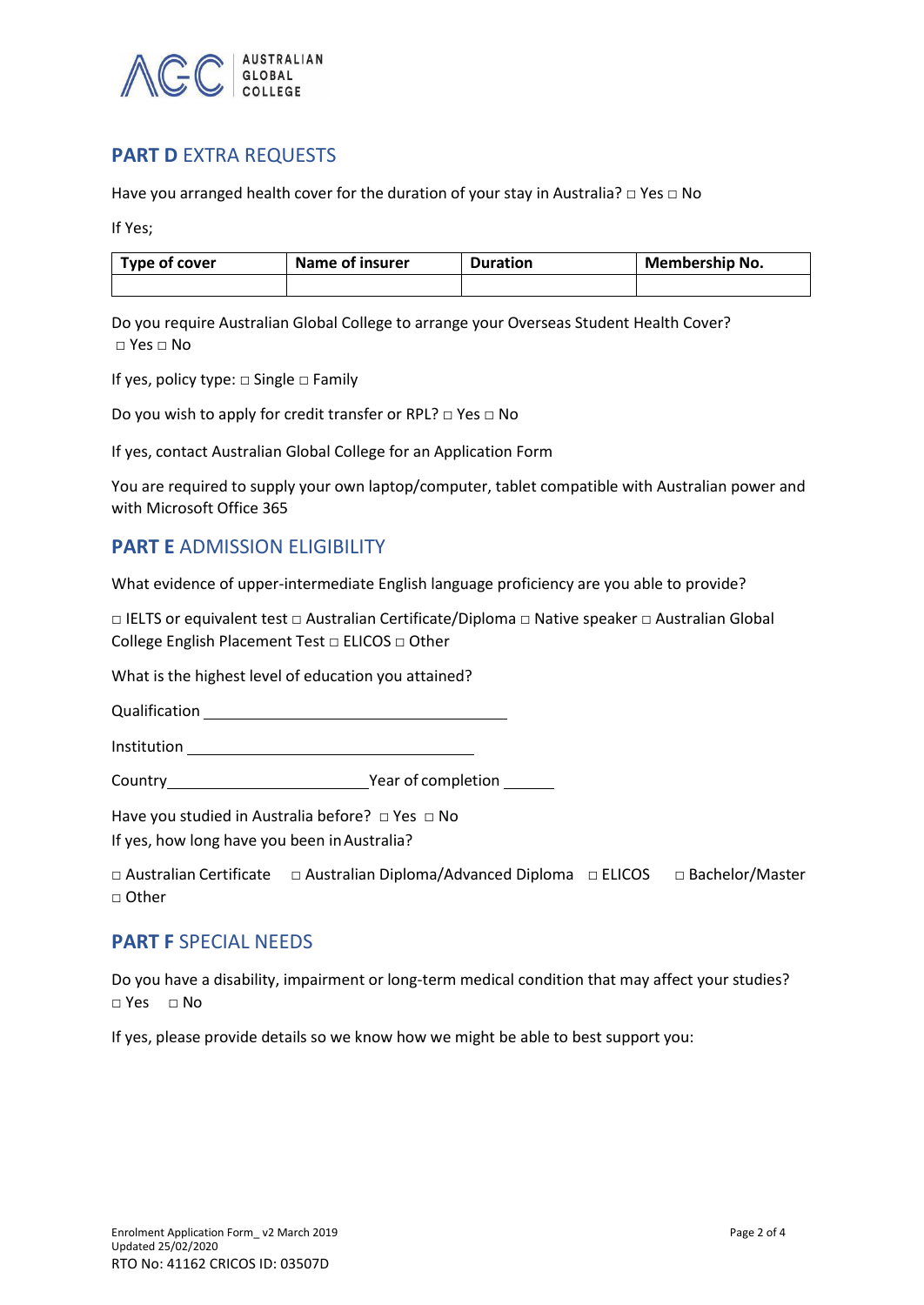

# **PART G** VISA LODGEMENT

Where will you be lodging your student visa application based on your Australian Global College enrolment?

□ Inside Australia □ Outside Australia

Do you have a current Australian visa? □ Yes □ No If yes, visa type:

Expiry date / /

## **PART H** SUPPORTING DOCUMENTATION

Please confirm you have attached the following documents, certified and accompanied by English translations if applicable:

- □ Passport including photo page and signaturepage
- □ Evidence of English language proficiency
- □ Academic certificates/transcripts (translation needed if not inEnglish)

□ Evidence of any other applicable entry requirements for the course into which you are seeking enrolment